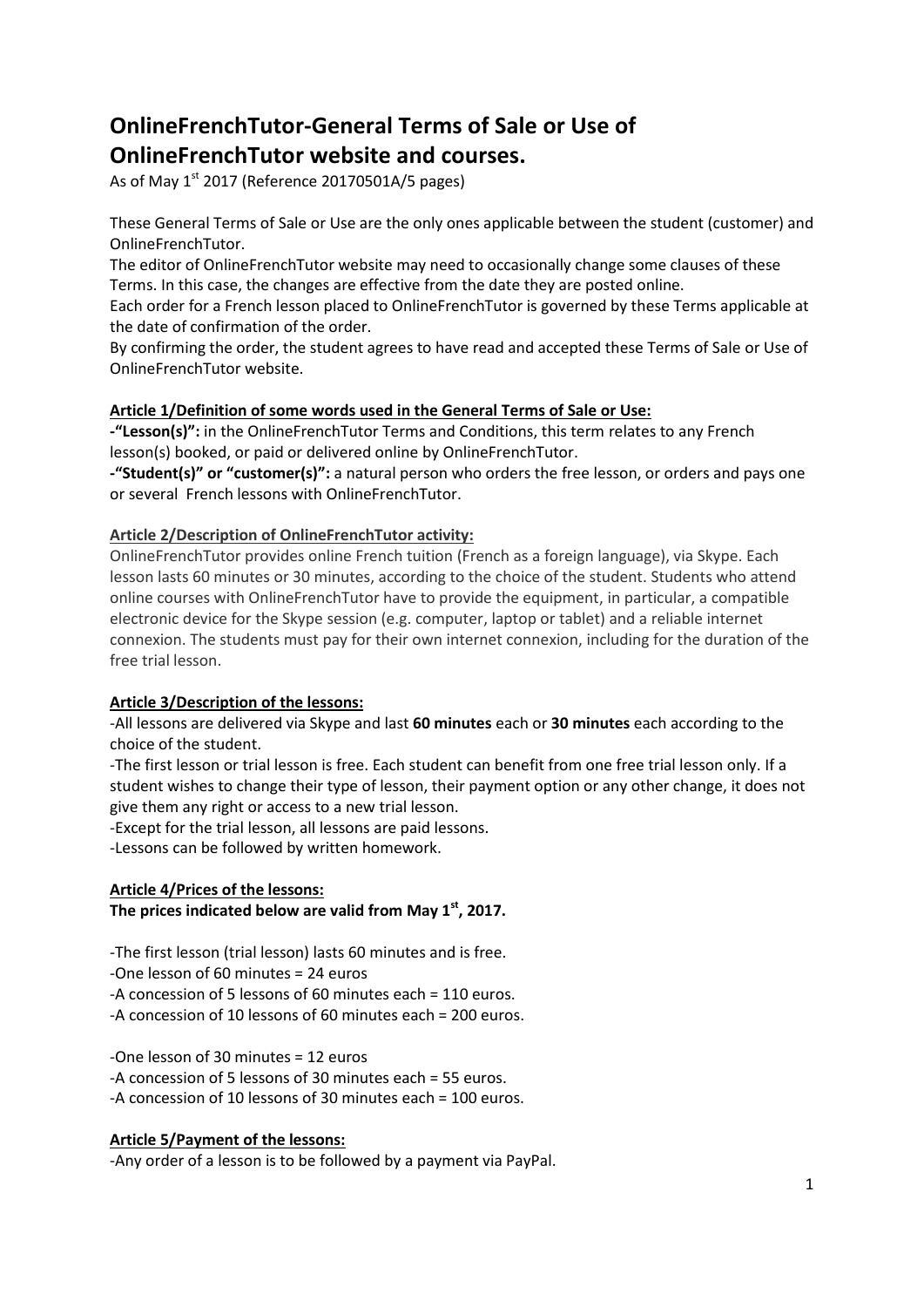-The lessons must be booked and paid **before they start**. It is recommended to book and pay the lesson at least 24 hours before it starts.

If students decide to take a lesson before the end of the 14 days legal withdrawal period, it's possible but they may not exercise their right of withdrawal once the lesson has begun or is delivered.

-The 5 or 10 lessons packs must be paid at the time of the order, in one full payment of 110 euros or 200 euros for 60 minutes lessons, or one full payment of 55 euros or 100 euros for 30 minutes lessons.

-The payment of one individual lesson does not allow students to benefit of any discount on the order of a concession pack.

-Lessons paid one by one cannot be converted into concessions of 5 or 10 lessons (concession packs must be purchased as such with full payment before the start of the first lesson).

-Any lesson or concession that is paid is valid for **3 months** from the payment date.

-Additional concession packs can be purchased at any point and will be valid for 3 months from the payment date.

-Concession packs of 5 or 10 lessons include either 60 minutes lessons or 30 minutes lessons, but mixing the duration of the lessons within a concession pack is not possible.

#### **Article 6/Method of payment by PayPal:**

-Payments of OnlineFrenchTutor lessons must be made through PayPal. Students must read and accept PayPal Terms and Conditions. OnlineFrenchTutor's editor is not responsible for any problems due to inappropriate use of PayPal website.

-Payments can be made in euros.

We inform you that PayPal applies exchange costs for payments in other currencies than euro. These costs will apply to your payments that are not in euros.

#### **Article 7/Right of withdrawal:**

-When buying a lesson, under the terms of article L121-20 of French Code de la Consumption, students have a period of 14 days to exercise their right of withdrawal without having to give any reason or incurring penalties.

-If students decide to take a lesson before the end of the 14 days period, it is possible but they may not exercise their right of withdrawal once the lesson has begun or is delivered.

-The period of 14 days runs from the day the student accepts the order. -All lesson cancellations should be done by e-mail to the following e-mail address: contact@onlinefrenchtutor.fr.

-Reimbursement / refund of lessons is done through PayPal.

-To book a new lesson the students should follow the standard booking process outlined below in paragraph 10.

# **Article 8/Lessons cancellation:**

-To cancel a lesson, students should send an e-mail to: [contact@onlinefrenchtutor.fr.](mailto:contact@onlinefrenchtutor.fr)

For organisation reasons, this e-mail should be sent at least 24 hours before the scheduled hour of the lesson to be cancelled.

-No refund will be offered by OnlineFrenchTutor if a lesson is already delivered.

-Lessons interrupted by the clear desire of students who cut their Skype connection are not entitled to any refund.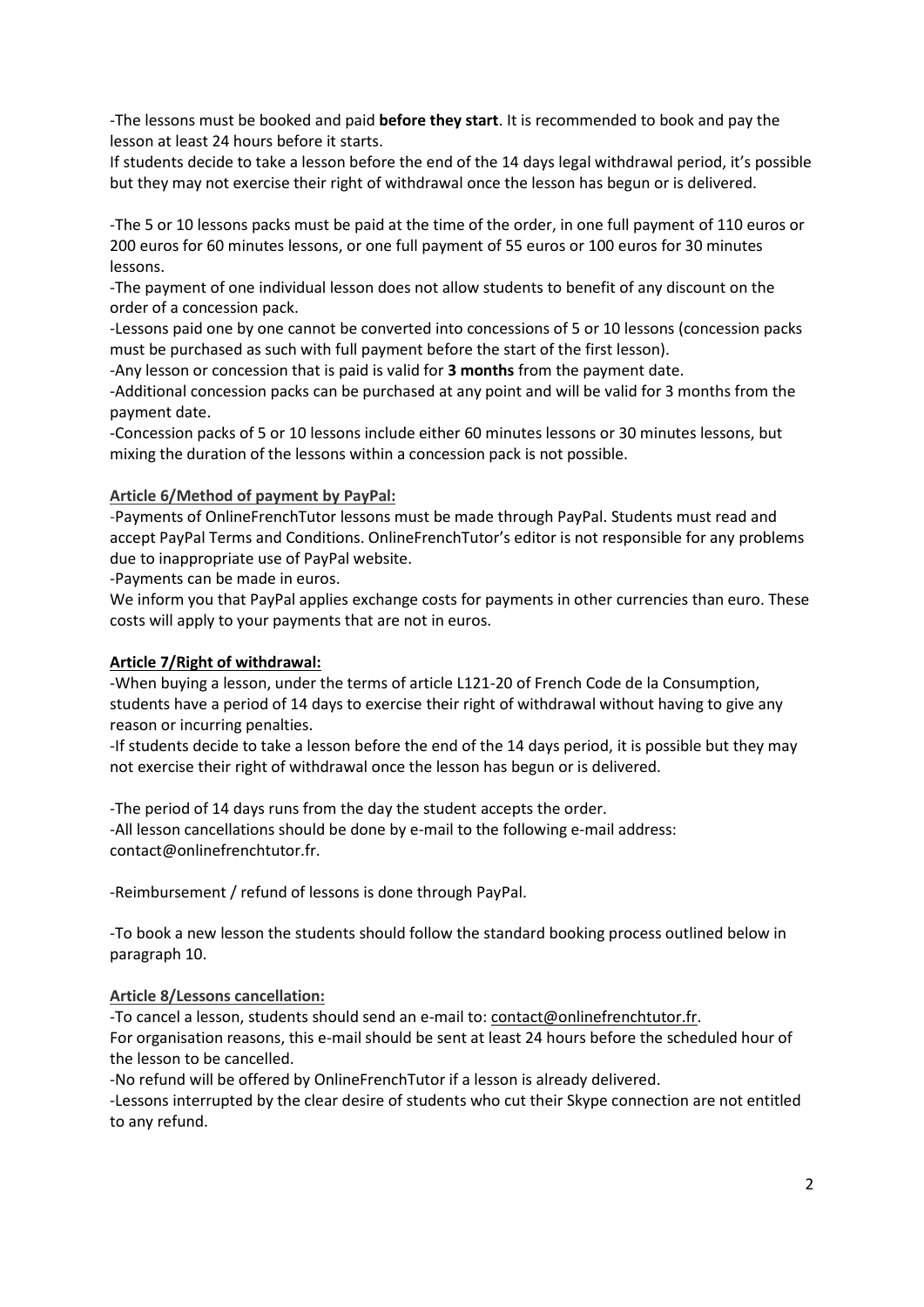# **Article 9/ Late connections:**

-If a student connects later than planned for a lesson, the tutor will wait during 30 minutes (for 60 minutes lessons) or 10 minutes (for 30 minutes lessons) maximum from the time the lesson was supposed to start.

-If the lesson starts late because of the student's late connection, the time lost will not be refunded. The lesson will end according to the original planning mentioned in the e-mail confirmation. -If the lesson starts late due to the tutor, the lesson will be refunded or rescheduled to match the student's requirements, based on tutor's availability.

# **Article 10/Lessons booking process:**

#### **10.1/ To book the free trial lesson:**

-To apply to book a free trial lesson, students should send an e-mail to the following address: [contact@onlinefrenchtutor.fr](mailto:contact@onlinefrenchtutor.fr)

-Once the free trial lesson is agreed and a time slot has been arranged, the student will receive an e-mail confirmation from OnlineFrenchTutor.

#### **10.2/ To book paid lessons:**

-To book paid lessons, students should have gone thru a trial lesson first.

-To book a paid lesson or a concession pack, students should send an e-mail to the following address: [contact@onlinefrenchtutor.fr](mailto:contact@onlinefrenchtutor.fr)

-OnlineFrenchTutor will confirm the lesson(s) and the time slot(s) by e-mail,

-Students will then receive an e-mail to proceed with the payment through PayPal.

-All payments of lessons are processed through PayPal. The payment transaction will be done on a secure page of the PayPal website.

-Concession packs of 5 or 10 lessons must be paid in one global payment before the first lesson starts.

# **Article 11/Complaints:**

In case of complaints please contact OnlineFrenchTutor to the following e-mail address: [contact@onlinefrenchtutor.fr](mailto:contact@onlinefrenchtutor.fr)

# **Article 12/Books and educational material:**

Books or any educational material are not included in the prices of the lessons. If students buy books for the OnlineFrenchTutor lessons or any other purpose, books or educational material will not be paid, refunded or exchanged nor taken back by OnlineFrenchTutor.

#### **Article 13/Skype:**

-Access to Skype is required (with or without video) to attend the lessons, including the trial lesson. The use of the video is strongly recommended.

-Students should ensure the quality of their connection is reliable for the duration of the lessons. -OnlineFrenchTutor is not responsible for any problems in relation with Skype connection or any problem with Skype that could prevent the lesson from taking place on the students' side or on the tutor's side.

-We encourage students to read Skype's Terms and Conditions.

#### **Lessons audio recording:**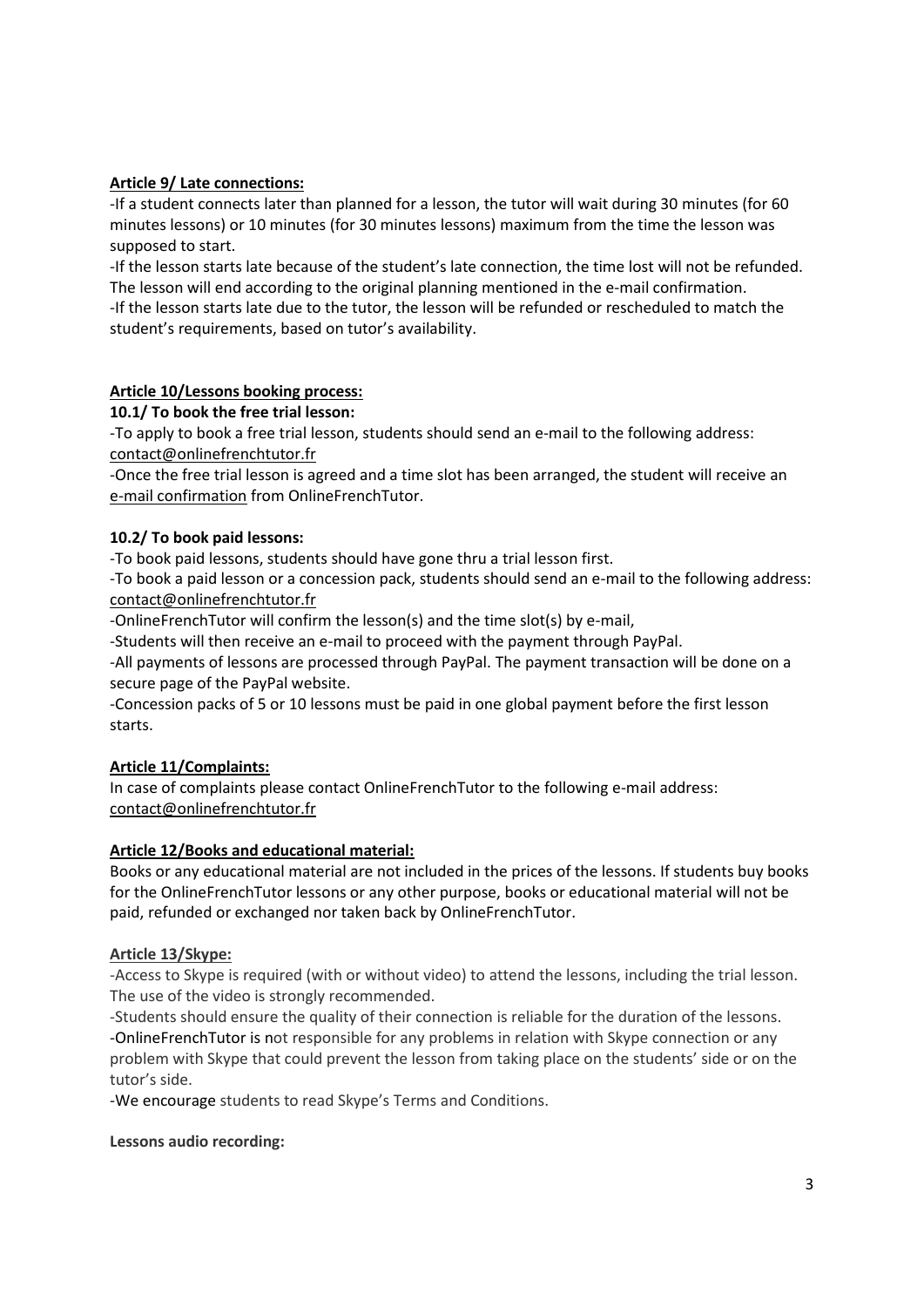Lessons may be recorded for training purposes. No audio recording of a lesson by OnlineFrenchTutor will be done without the student's written agreement by e-mail, sent to the following address: [contact@onlinefrenchtutor.fr](mailto:contact@onlinefrenchtutor.fr)

#### **Article 14/Copyright and intellectual property:**

-All texts, comments, illustrations, images, photographs and other items constituting the OnlineFrenchTutor website and all exercices created and sent by OnlineFrenchTutor before or after the lessons are the exclusive property of the OnlineFrenchTutor site editor and are protected under the copyright or intellectual property.

Therefore, students can use them exclusively for private use, in connection with the lessons provided by OnlineFrenchTutor.

Apart from this use, it is prohibited for students to modify, copy, reproduce, distribute, sell, publish, repost, exploit and disseminate otherwise in another format or electronically all elements of OnlineFrenchTutor website protected by the copyright.

-Any violation of these provisions constitutes infringement and is punishable under intellectual property.

-Any reproduction can only be done by virtue of a written authorization delivered by OnlineFrenchTutor's website publisher. The total or partial reproduction of the site without permission of the publisher site is strictly prohibited.

#### **Article 15/Privacy policy:**

# **15.1: Personal data:**

-OnlineFrenchTutor does not collect any personal data thru or from OnlineFrenchTutor website. OnlineFrenchTutor uses the personal information that is provided by the students to enable services described in these General Terms of Sale or Use and on the OnlineFrenchTutor website to proceed. This information is minimal (name, surname, e-mail address, city, country, students' Skype ID). Services include, but are not limited to: booking lessons, confirming or cancelling lessons, delivery of the lessons online, making contact with the student for additional written French grammar exercises, sharing information if required, managing problems, answering students' requests, questions or complaints, proceeding to the payment of the lessons.

-The information provided by the students will not be transmitted, rented, sold to any third party or will not be used for any commercial purpose by OnlineFrenchTutor.

-However, in order to send the payment requests to the students who book paid lessons, OnlineFrenchTutor will capture the students e-mail address on the PayPal website.

-In case of infringement of the General Terms of Sale or Use by the student OnlineFrenchTutor could use the students' personal information if a legal action is taken.

#### **15.2: Access right to personal data:**

-According to article 34 of French Law n°48-87 of January 6 1978, you can access to your personal information. You have the right to suspend and/ or modify your personal data. To access, suspend, modify your personal data, or for any question related to your personal data, you need to contact [contact@onlinefrenchtutor.fr](mailto:contact@onlinefrenchtutor.fr)

The changes requested will be made in reasonable time from the time of the request by the user, according to French Law n°2004-575 of June 21 2004, ("Loi pour la Confiance dans l'Economie Numérique"/Law for the Confidence in Digital Economy).